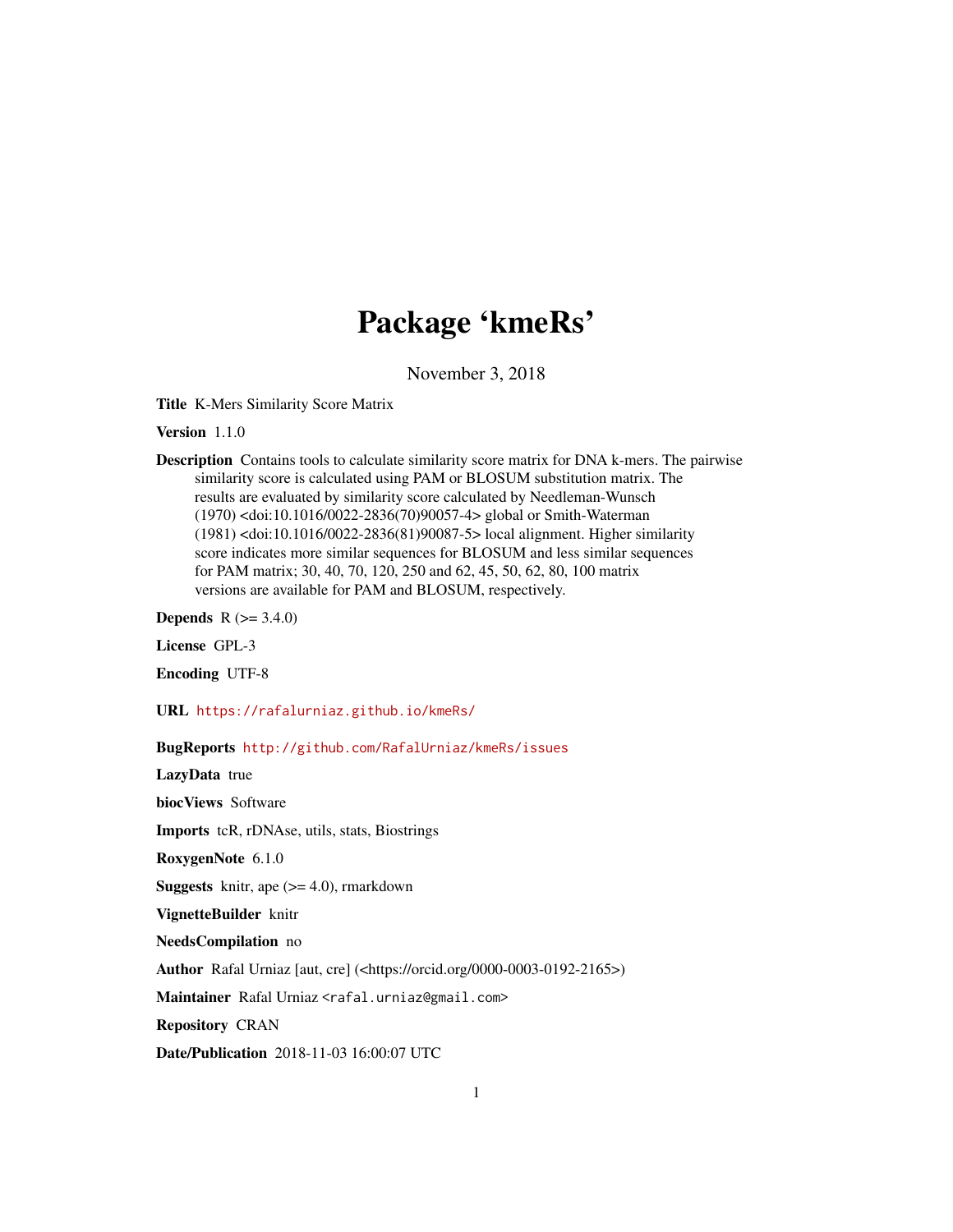# <span id="page-1-0"></span>R topics documented:

| Index |  |
|-------|--|

kmeRs\_score\_and\_sort *Score And Sort The Similarity Matrix*

# Description

The kmeRs\_score\_and\_sort function sums the partial scores and sort the data.frame to indicate the most 'different' k-mers

# Usage

kmeRs\_score\_and\_sort(kmeRs\_similarity\_matrix)

# Arguments

```
kmeRs_similarity_matrix
                 the similarity matrix calculated by kmeRs_similarity_matrix function
```
# Value

sorted similarity matrix with global.score column added; is returned as a data.frame

# Examples

# Calculate the example BLOSUM62 matrix and score the result

```
example <- kmeRs_similarity_matrix(kmers_given = c("A", "T", "C", "G"), submat = "BLOSUM62")
kmeRs_score_and_sort(example)
```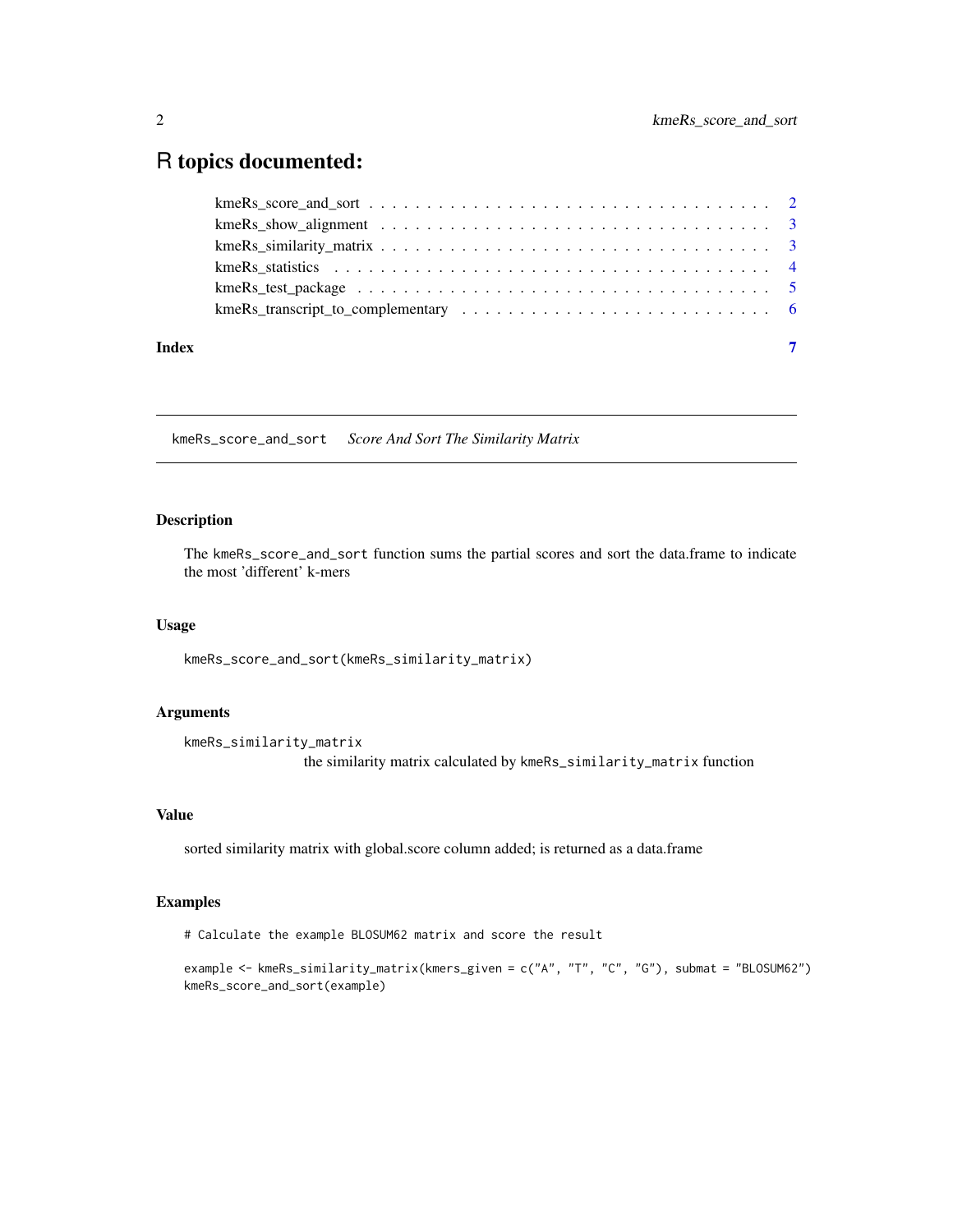<span id="page-2-0"></span>kmeRs\_show\_alignment *Calculate and Show Alignment Between Two Compared K-mers*

# Description

The kmeRs\_show\_alignment function aligns and shows calculated alignment between two DNA or RNA sequences

# Usage

```
kmRs_show_alignment(kmer_A = "", kmer_B = "", submat = "BLOSUM62")
```
#### Arguments

| kmer_A | given k-mer A                                                                                                                                                                          |
|--------|----------------------------------------------------------------------------------------------------------------------------------------------------------------------------------------|
| kmer B | given k-mer B                                                                                                                                                                          |
| submat | substitution matrix version, default is 'BLOSUM62'; could be one of 'BLO-<br>SUM45', 'BLOSUM50', 'BLOSUM62', 'BLOSUM80', 'BLOSUM100', 'PAM30',<br>'PAM40', 'PAM70', 'PAM120', 'PAM250' |

#### Value

alignment is returned as a data.frame

#### Examples

```
# Example alignment
```

```
kmeRs_show_alignment( kmer_A = "AAATTTCCCGGG", kmer_B = "TCACCC" , submat = "BLOSUM62")
```
kmeRs\_similarity\_matrix

*Pairwise Similarity Matrix*

#### Description

The kmeRs\_similarity\_matrix function generates a pairwise similarity score matrix for for k length given k-mers vs. all possible k-mers combination. The pairwise similarity score is calculated using PAM or BLOSUM substitution matrix; 30, 40, 70, 120, 250 and 62, 45, 50, 62, 80, 100 matrix versions are available for PAM or BLOSUM, respectively. The results are evaluated by global similarity score; higher similarity score indicates more similar sequences for BLOSUM and opposite for PAM matrix.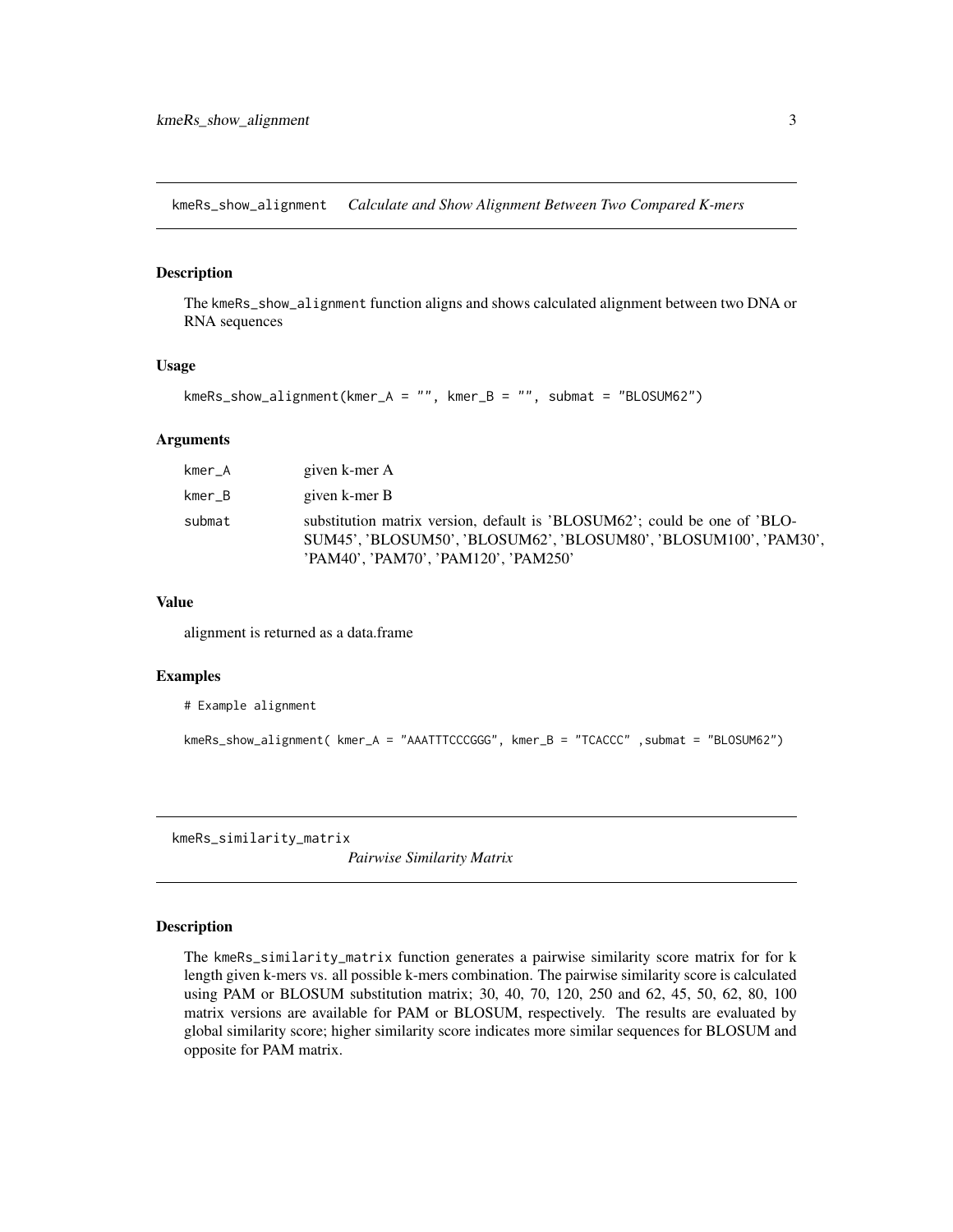#### <span id="page-3-0"></span>Usage

```
kmeRs_similarity_matrix(kmers_given, compare_to = "",
  alignment_type = "global", k = 3, submat = "BLOSUM62",save_to_file = "")
```
# Arguments

| this parameter can have 3 different states, when: " - the kmers_given will be<br>compare_to<br>compared to each other, default value; ALL - the kmers_given will be com-<br>pared to all possible combinations given by k parameter e.g. $N = 4^{6} = 4096$<br>combinations for 6-mers; 3rd option is to provide a list of k-mers which should<br>be compared with the set given by the kmers_given parameter<br>alignment_type type of alignment, default is 'global', could be 'local' or 'global', where 'global'<br>local alignment.<br>k<br>length of k-mers to calculate similarity matrix, higher values may slow down the<br>computer, default value is k=3<br>substitution matrix, default is 'BLOSUM62', but could be one of 'BLOSUM45',<br>submat<br>'PAM70', 'PAM120', 'PAM250'<br>directory and file name; if value is declared the matrix will be saved to the given<br>save_to_file<br>file name | kmers_given | vector with given k-mers                                                        |
|-----------------------------------------------------------------------------------------------------------------------------------------------------------------------------------------------------------------------------------------------------------------------------------------------------------------------------------------------------------------------------------------------------------------------------------------------------------------------------------------------------------------------------------------------------------------------------------------------------------------------------------------------------------------------------------------------------------------------------------------------------------------------------------------------------------------------------------------------------------------------------------------------------------------|-------------|---------------------------------------------------------------------------------|
|                                                                                                                                                                                                                                                                                                                                                                                                                                                                                                                                                                                                                                                                                                                                                                                                                                                                                                                 |             |                                                                                 |
|                                                                                                                                                                                                                                                                                                                                                                                                                                                                                                                                                                                                                                                                                                                                                                                                                                                                                                                 |             | represents Needleman-Wunsch global alignment; 'local' represents Smith-Waterman |
|                                                                                                                                                                                                                                                                                                                                                                                                                                                                                                                                                                                                                                                                                                                                                                                                                                                                                                                 |             |                                                                                 |
|                                                                                                                                                                                                                                                                                                                                                                                                                                                                                                                                                                                                                                                                                                                                                                                                                                                                                                                 |             | 'BLOSUM50', 'BLOSUM62', 'BLOSUM80', 'BLOSUM100', 'PAM30', 'PAM40',              |
|                                                                                                                                                                                                                                                                                                                                                                                                                                                                                                                                                                                                                                                                                                                                                                                                                                                                                                                 |             |                                                                                 |

# Value

similarity matrix is returned as a data.frame

# Examples

# Display BLOSUM matrix used for calculation

kmeRs\_similarity\_matrix(kmers\_given = c("A", "T", "C", "G"), submat = "BLOSUM62")

kmeRs\_statistics *Calculate And Add Basic Statistics To The K-mers Similarity Matrix*

# Description

The kmeRs\_statistics function calculates basic statistics and returns the similarity matrix with calculated results or summarized table with statistics only when summary\_statistics\_only is set to TRUE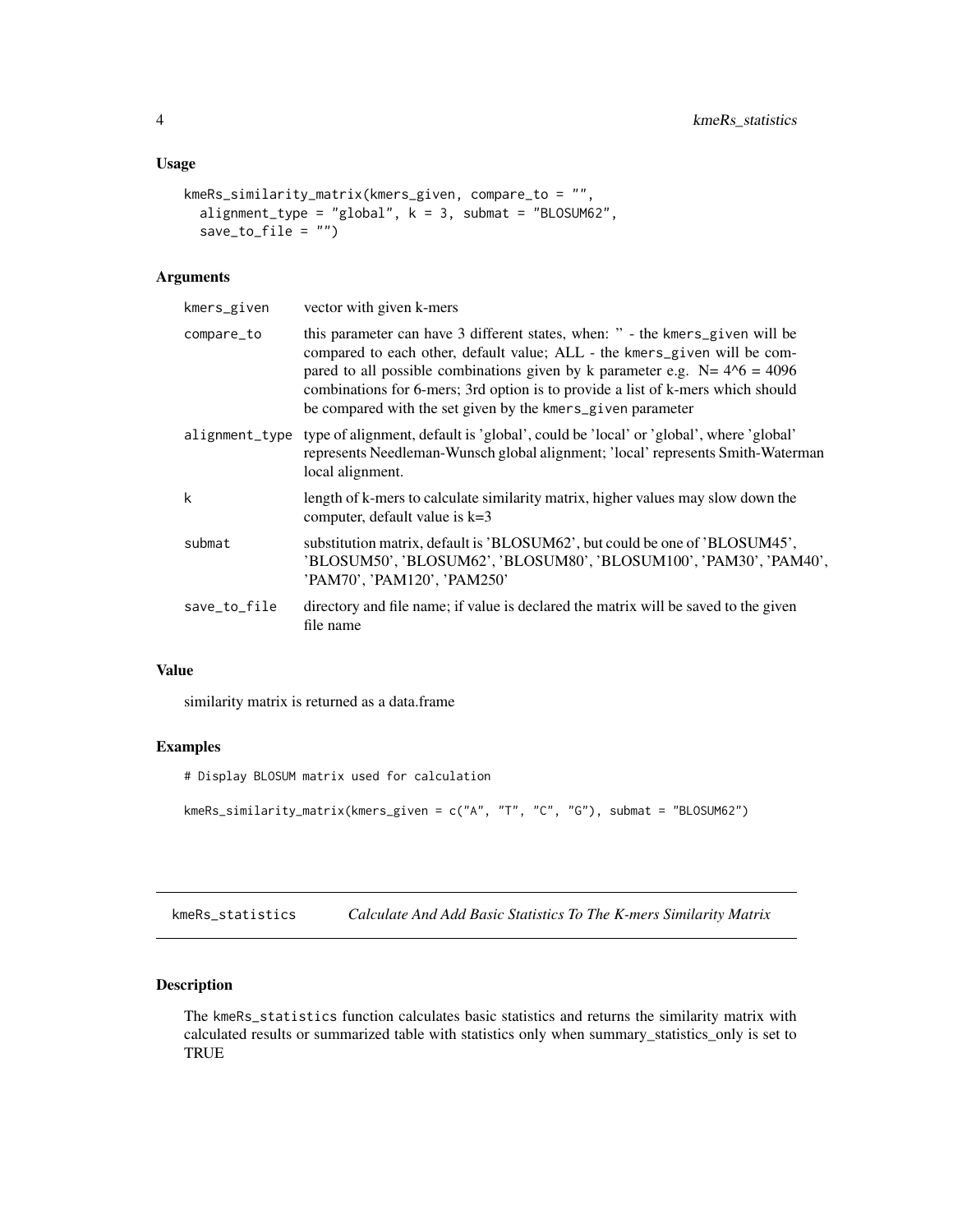# <span id="page-4-0"></span>kmeRs\_test\_package 5

#### Usage

```
kmeRs_statistics(kmeRs_similarity_matrix,
  summary_statistics_only = FALSE)
```
### Arguments

```
kmeRs_similarity_matrix
```
matrix calculated by kmeRs\_similarity\_matrix function summary\_statistics\_only when parameter is set to TRUE only the summarized table with statistics is returned

### Value

data.frame with results

#### Examples

```
# Simple BLOSUM62 similarity matrix for DNA nucleotides
example <- kmeRs_similarity_matrix(kmers_given = c("A", "T", "C", "G"), submat = "BLOSUM62")
# Result as a full matrix
```

```
kmeRs_statistics(example)
```

```
# Result a summary statistics table
kmeRs_statistics(example, summary_statistics_only = TRUE)
```
kmeRs\_test\_package *Simple Demo For KmeRs Package*

# Description

The kmeRs\_test\_package function calculates and shows an example report of the kmeRs package for sample given k-mers: "ATA", "CGC", "TGC", "GGA"

#### Usage

```
kmeRs_test_package()
```
#### Value

example report

# Examples

# Test package - example raport

kmeRs\_test\_package()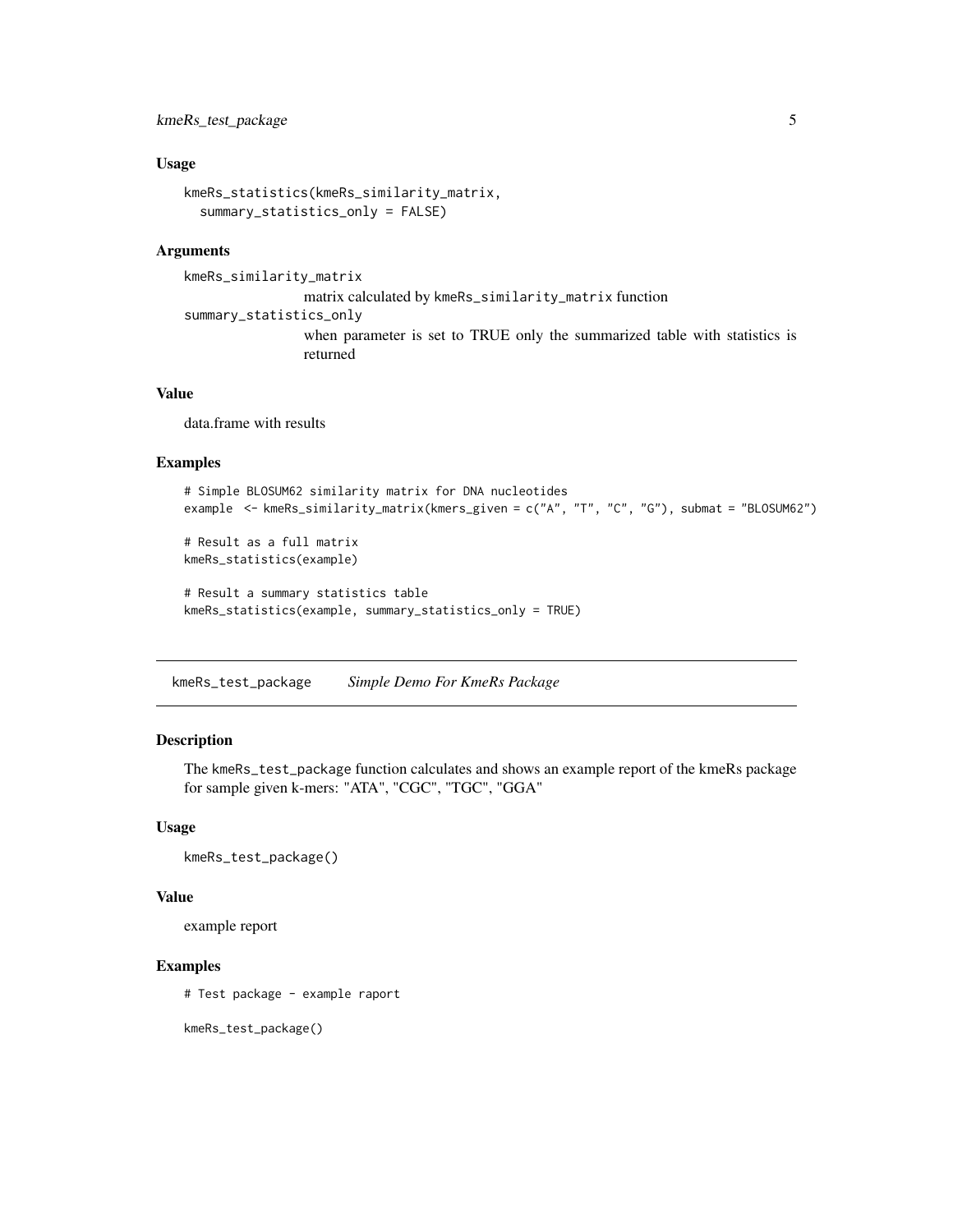<span id="page-5-0"></span>kmeRs\_transcript\_to\_complementary

*Translate Given K-mers To Complementary Sequences*

# Description

The kmeRs\_transcript\_to\_complementary function transcripts DNA given k-mers to complementary sequences

# Usage

kmeRs\_transcript\_to\_complementary(kmers\_given)

# Arguments

kmers\_given vector contains given k-mers

# Value

vector contains complementary sequences

# Examples

# Returns complementary sequence to GATTACA

kmeRs\_transcript\_to\_complementary('GATTACA')